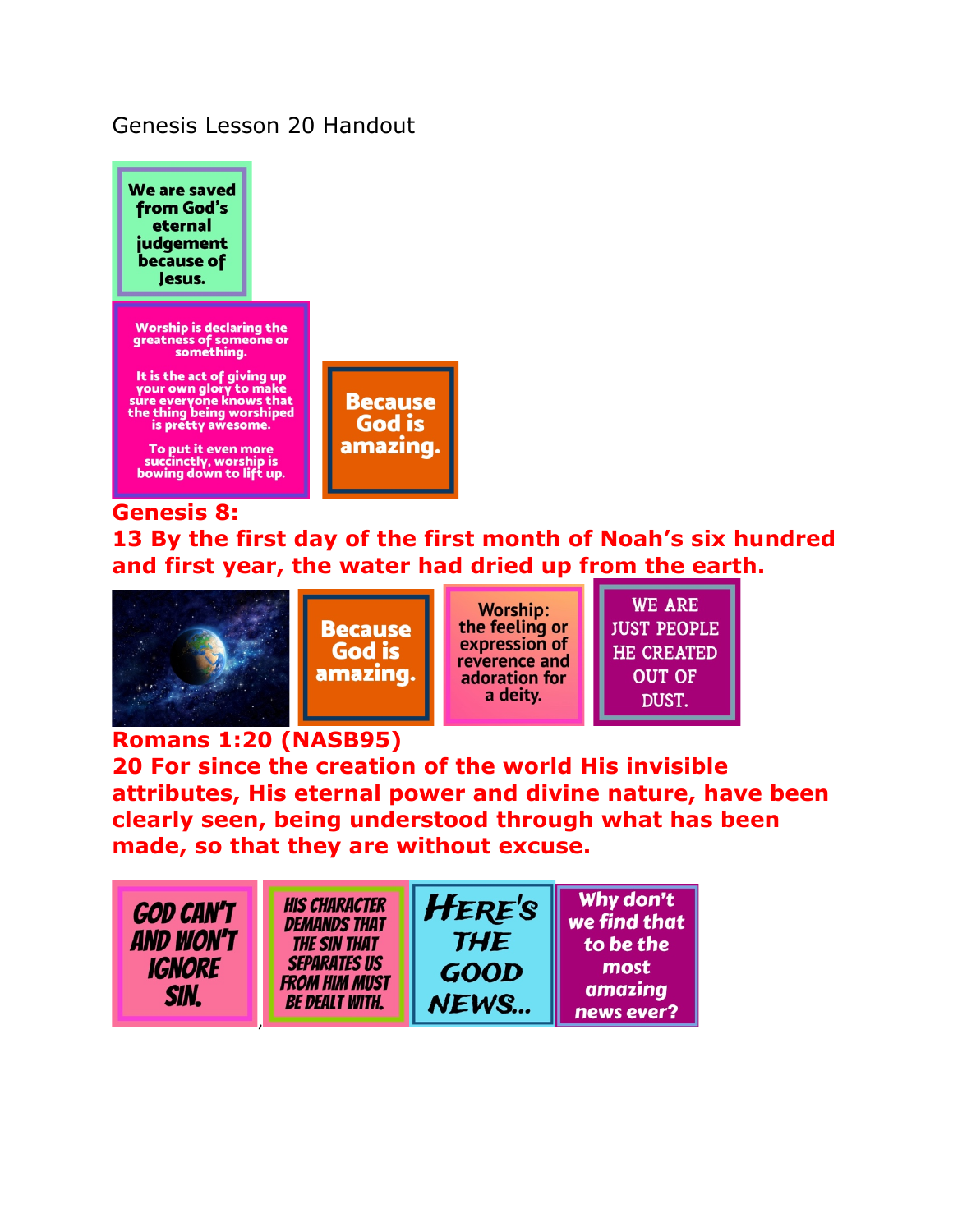

# **Genesis 8:13–22 (NIV84)**

**13 By the first day of the first month of Noah's six hundred and first year, the water had dried up from the earth. Noah then removed the covering from the ark and saw that the surface of the ground was dry.** 

**14 By the twenty-seventh day of the second month the earth was completely dry.** 

**15 Then God said to Noah,** 

**16 "Come out of the ark, you and your wife and your sons and their wives.** 

**17 Bring out every kind of living creature that is with you the birds, the animals, and all the creatures that move along the ground—so they can multiply on the earth and be fruitful and increase in number upon it."** 

**18 So Noah came out, together with his sons and his wife and his sons' wives.** 

**19 All the animals and all the creatures that move along the ground and all the birds—everything that moves on the earth—came out of the ark, one kind after another.** 

**20 Then Noah built an altar to the LORD and, taking some of all the clean animals and clean birds, he sacrificed burnt offerings on it.**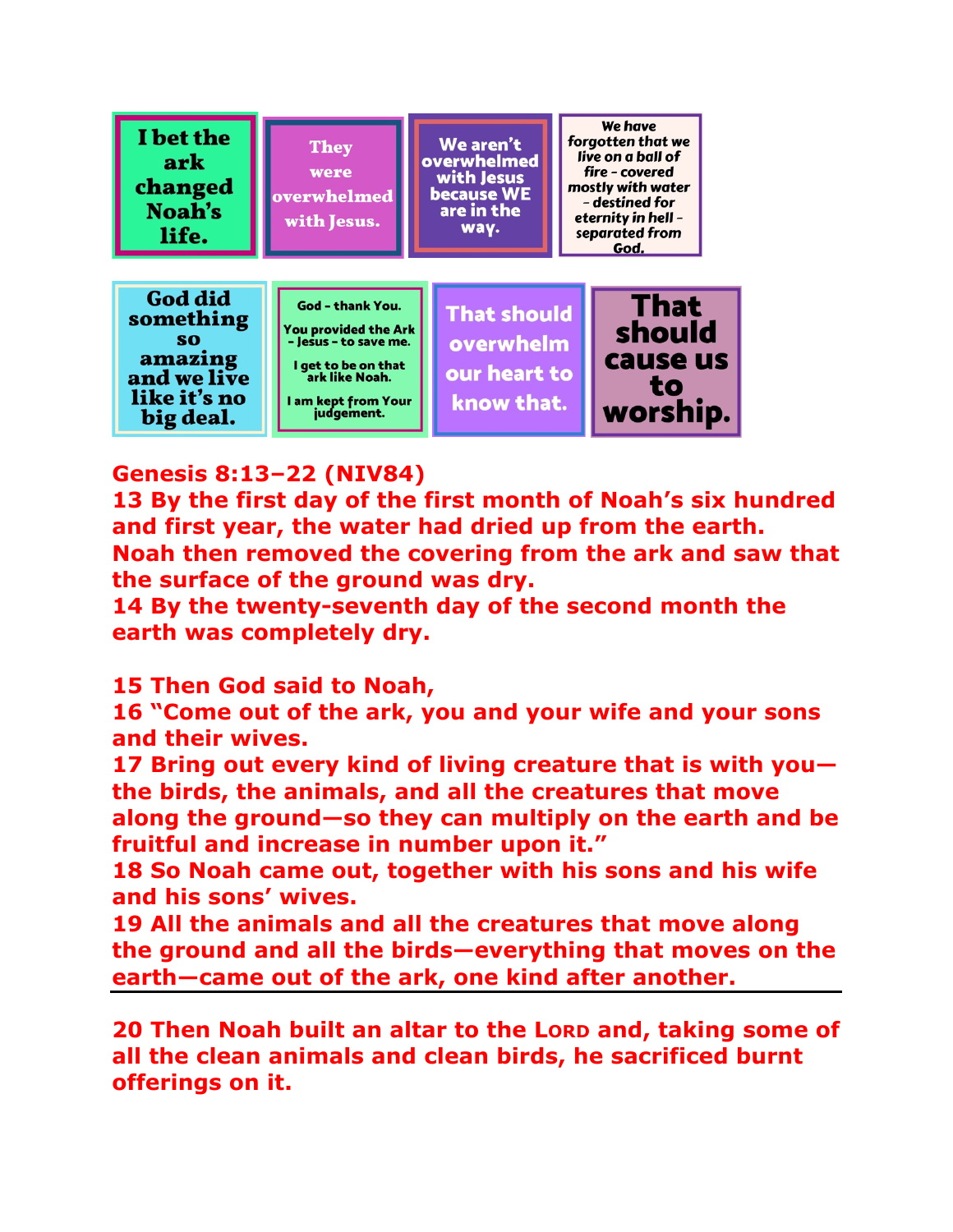

## **Romans 12:1 (NASB95)**

**1 Therefore I urge you, brethren, by the mercies of God, to present your bodies a living and holy sacrifice, acceptable to God, which is your spiritual service of worship.**

**There was an old British Bishop who would wake up every morning, look up to heaven and say, ''Lord, this bed is my altar, this body is my sacrifice. As I arrive to face this day, until the moment I return I offer my life as a sacrifice to you.'' That is the way we ought to start out every day.**

**Eugene Peterson's, The Message, says it like this: "So here's what I want you to do, God helping you: Take your everyday, ordinary life— your sleeping, eating, going-towork, and walking-around life—and place it before God as an offering." (Romans 12:1)**

**God is not asking you to crawl up on the altar and die. He is asking you to jump off the altar and live! For Him!**



### **Hebrews 13:**

**15 Through Him then, let us continually offer up a sacrifice of praise to God, that is, the fruit of lips that give thanks to His name.**